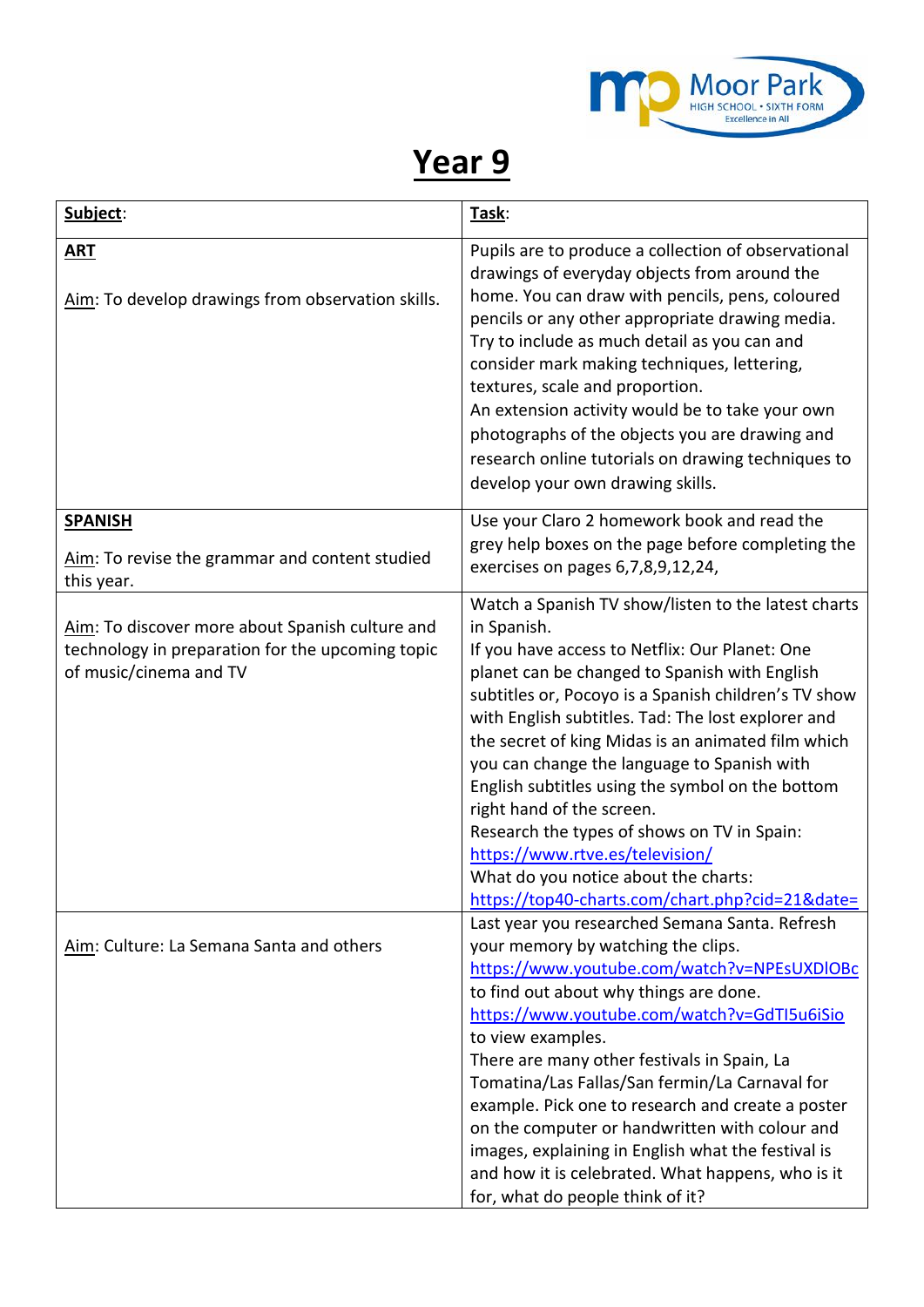

## **SPANISH Extra:**

Spanish games: select which topic you'd like to work with <http://www.zimflex.co.uk/Spanish/Games/Spanishkeystage3gameshome.html>

| <b>MATHS</b><br>Aim: To improve and revise work completed in the<br>first half of the year in preparation for their end of<br>year assessments. | All pupils will have log-in details for My Math's<br>(https://www.mymaths.co.uk/)<br>The school username is: moorpark<br>The school password is: average<br>Each pupil then needs to log in to the portal using<br>their own username and password.<br>The work will be set by each class teacher and can<br>be found in the homework area.<br>This will consist of a lesson and a homework sheet.<br>The result of the homework sheet is recorded and<br>can be seen by the class teacher. |
|-------------------------------------------------------------------------------------------------------------------------------------------------|---------------------------------------------------------------------------------------------------------------------------------------------------------------------------------------------------------------------------------------------------------------------------------------------------------------------------------------------------------------------------------------------------------------------------------------------------------------------------------------------|
|                                                                                                                                                 | All pupils have been given a textbook – they may<br>have this at home. They can also complete<br>exercises from this for the topics listed on My<br>Math's. The answers are in the back of the book so<br>the work can be marked.                                                                                                                                                                                                                                                           |
| <b>SCIENCE:</b>                                                                                                                                 | Each week choose one of the following case                                                                                                                                                                                                                                                                                                                                                                                                                                                  |
|                                                                                                                                                 | studies. Research the topic you have chosen and                                                                                                                                                                                                                                                                                                                                                                                                                                             |
| Aim: Research and create a presentation on a case                                                                                               | create a presentation. This should take 4 hours.                                                                                                                                                                                                                                                                                                                                                                                                                                            |
| study.                                                                                                                                          |                                                                                                                                                                                                                                                                                                                                                                                                                                                                                             |
|                                                                                                                                                 | Case studies:                                                                                                                                                                                                                                                                                                                                                                                                                                                                               |
|                                                                                                                                                 | 1. Are GM foods good?                                                                                                                                                                                                                                                                                                                                                                                                                                                                       |
|                                                                                                                                                 | 2. Should we send astronauts into space?                                                                                                                                                                                                                                                                                                                                                                                                                                                    |
|                                                                                                                                                 | 3. Do mobile phones harm children?                                                                                                                                                                                                                                                                                                                                                                                                                                                          |
|                                                                                                                                                 |                                                                                                                                                                                                                                                                                                                                                                                                                                                                                             |
|                                                                                                                                                 | What to include in your presentation:                                                                                                                                                                                                                                                                                                                                                                                                                                                       |
|                                                                                                                                                 | Introduction on the topic.<br>➤                                                                                                                                                                                                                                                                                                                                                                                                                                                             |
|                                                                                                                                                 | $\triangleright$ Explanation of the science behind each<br>topic i.e. radiation, lung cancer, how<br>vaccines work                                                                                                                                                                                                                                                                                                                                                                          |
|                                                                                                                                                 | $\triangleright$ Quotes from scientists, newspapers, books<br>and websites etc on the topic (keep a<br>record of where you got it from)                                                                                                                                                                                                                                                                                                                                                     |
|                                                                                                                                                 | A conclusion<br>➤                                                                                                                                                                                                                                                                                                                                                                                                                                                                           |
|                                                                                                                                                 | You are allowed to insert informative pictures,<br>tables and graphs.                                                                                                                                                                                                                                                                                                                                                                                                                       |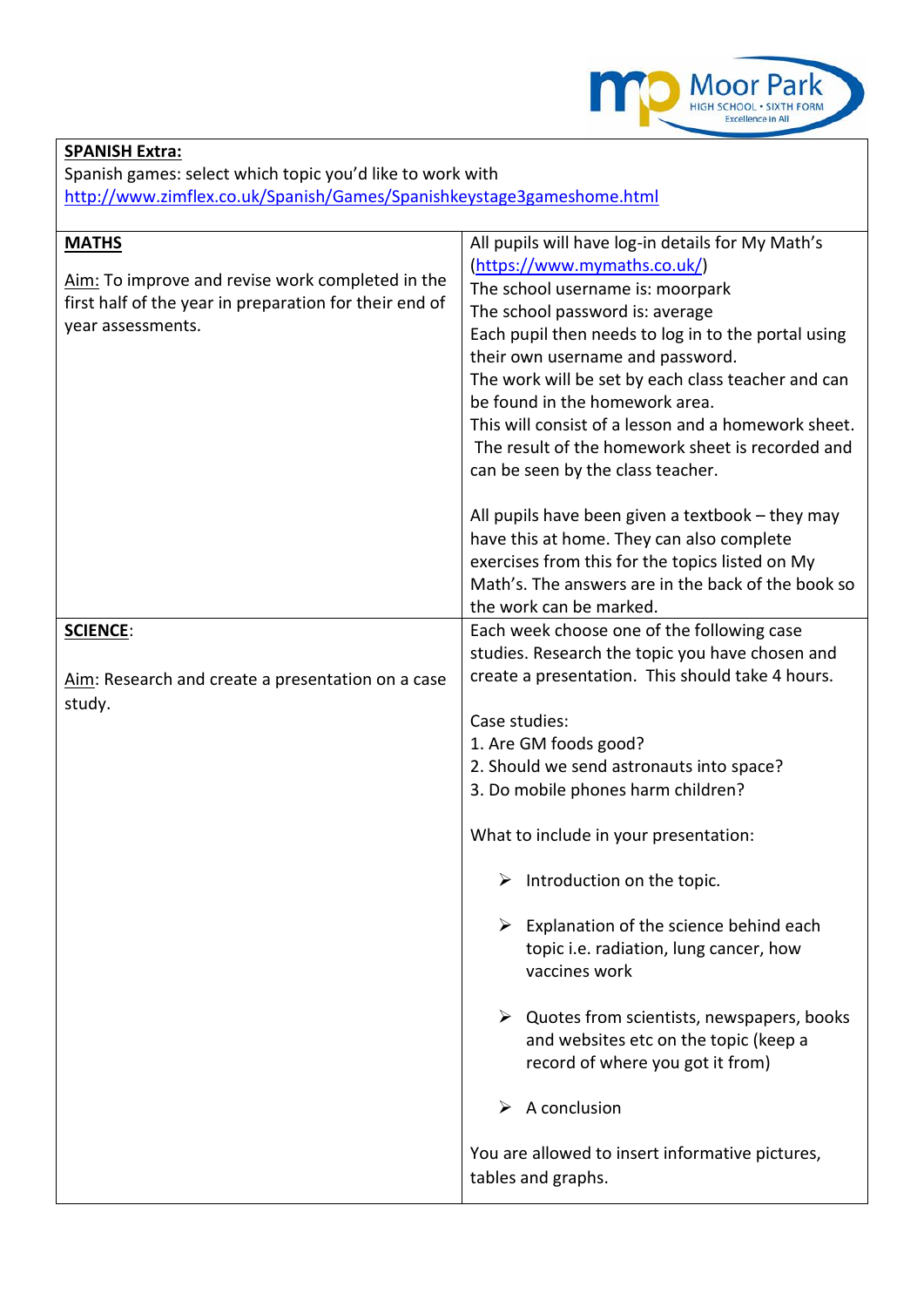

| <b>GEOGRAPHY:</b>                                  | Watching 'slumming it's by Kevin McCloud on                                         |
|----------------------------------------------------|-------------------------------------------------------------------------------------|
| Aim: To analyse the challenges faced by those      | YouTube.                                                                            |
| living in slums                                    | https://www.youtube.com/watch?v=Im0tHRs9Bng                                         |
|                                                    | Make notes on episode one                                                           |
|                                                    | Answer the question: What are the challenges for                                    |
|                                                    | people living in slum areas?<br>Are there any opportunities for residents living in |
|                                                    | slums?                                                                              |
| <b>HISTORY:</b>                                    | Read p164-179 of your 'Exploring History textbook.                                  |
|                                                    | Complete each 'Your turn!' box as you reach it.                                     |
| Aim: To evaluate the significance of individuals,  |                                                                                     |
| groups and governments in bringing about change    | Watch the documentary on the link                                                   |
|                                                    | (https://www.bbc.co.uk/teach/class-clips-                                           |
|                                                    | video/history-ks3-nelson-mandela-south-africas-                                     |
|                                                    | first-black-president/zd2nmfr) about how Nelson                                     |
|                                                    | Mandela brought about change in South Africa                                        |
|                                                    | (There are several more episodes on the website                                     |
|                                                    | on historical icons. The episode on Martin Luther                                   |
|                                                    | King links to the theme we are studying).                                           |
|                                                    |                                                                                     |
| <b>ENGLISH:</b>                                    | To                                                                                  |
|                                                    | watch: https://www.bbc.co.uk/iplayer/episode/m0                                     |
| Aim: To build/ revise contextual knowledge of the  | 00b8mf/novels-that-shaped-our-world-series-1-1-                                     |
| voice of women in literature. (Term 2)             | a-womans-place (Novels that Shaped the World - a                                    |
|                                                    | Woman's Place)                                                                      |
|                                                    |                                                                                     |
|                                                    | To watch: https://www.bbc.co.uk/teach/class-                                        |
|                                                    | clips-video/english-literature-ks3-gcse-women-in-                                   |
|                                                    | shakespeare/zrb9pg8 (Women in Shakespeare)                                          |
|                                                    | To                                                                                  |
|                                                    | read: https://www.hohschools.org/cms/lib/NY019                                      |
|                                                    | 13703/Centricity/Domain/817/English%2012%20S                                        |
|                                                    | ummer%20Reading%20-%202018.pdf ('The Danger                                         |
|                                                    | of a Single Story' - Chimanda Ngozie Adiche)                                        |
|                                                    |                                                                                     |
|                                                    | To write a speech which argues for an equal                                         |
|                                                    | society.                                                                            |
|                                                    |                                                                                     |
|                                                    | Continue to read your accelerated reader.                                           |
| DRAMA:                                             | Pupils are to watch                                                                 |
|                                                    | https://www.bbc.co.uk/iplayer/episode/b09xjby9/                                     |
| Aim: To consolidate their learning and             | cbeebies-presents-cbeebies-the-tempest                                              |
| understanding of characterization, plot and acting |                                                                                     |
| skills.                                            | Pupils are to write a synopsis for the story and a                                  |
|                                                    | review of the performance.                                                          |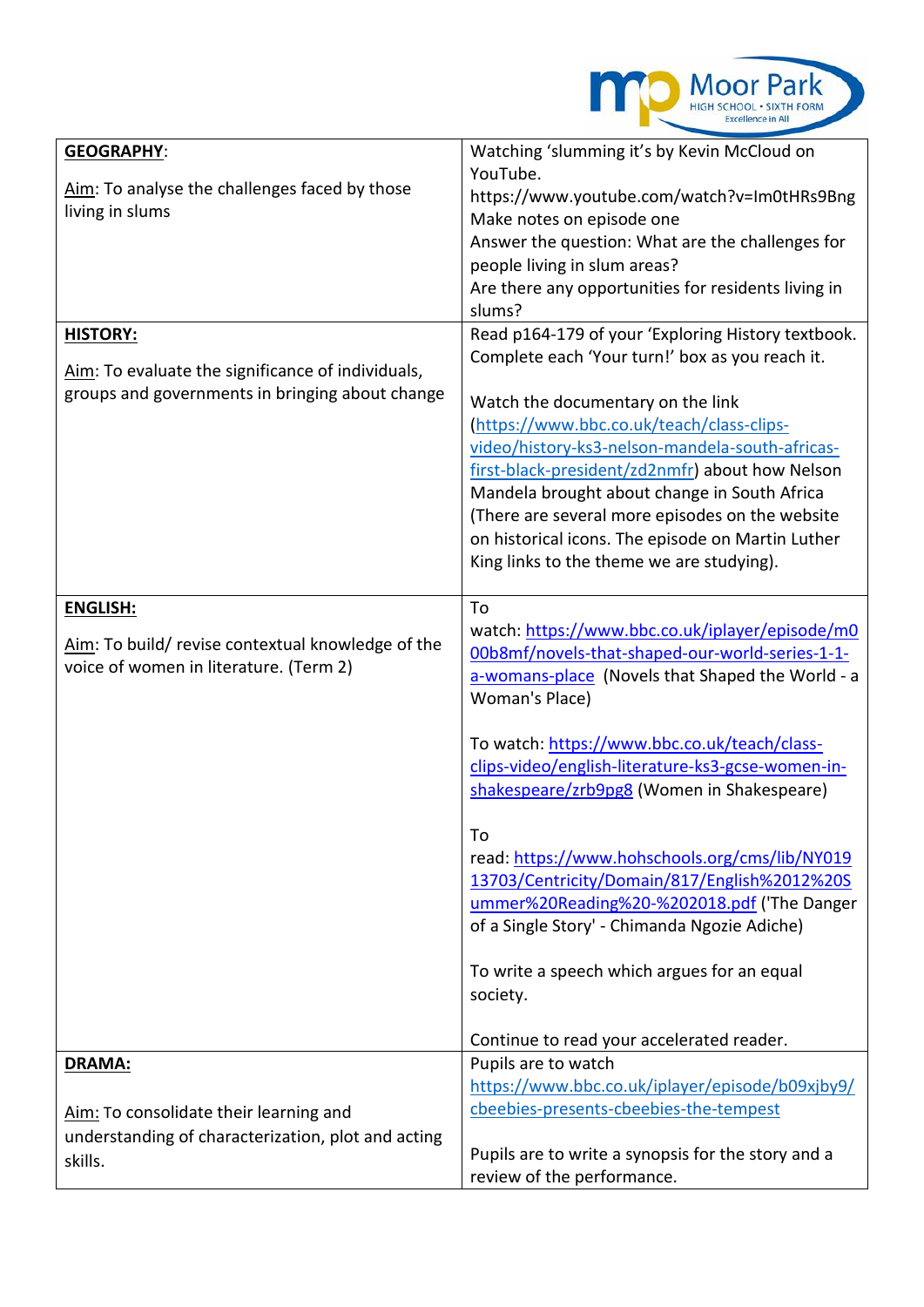

| <b>MUSIC:</b>                                   | Watch the following videos on BBC iPlayer                                                           |
|-------------------------------------------------|-----------------------------------------------------------------------------------------------------|
|                                                 | https://www.bbc.co.uk/music/artists/53b106e7-                                                       |
| Aim: To develop a greater understanding of film | Occ6-42cc-ac95-ed8d30a3a98e#clips                                                                   |
| music                                           | https://www.bbc.co.uk/programmes/p07nkz5k                                                           |
|                                                 | https://www.bbc.co.uk/music/artists/e6de1f3b-                                                       |
|                                                 | 6484-491c-88dd-6d619f142abc a                                                                       |
|                                                 | Complete individual research on the following film                                                  |
|                                                 | composers                                                                                           |
|                                                 | 1) John Williams<br>2) Hans Zimmer                                                                  |
| <b>COMPUTING:</b>                               | Create an account on                                                                                |
|                                                 | https://www.codecademy.com/                                                                         |
|                                                 |                                                                                                     |
| Aim: To develop skills in Python programming    | Work through the tasks using the software's                                                         |
|                                                 |                                                                                                     |
|                                                 | Python IDE.                                                                                         |
|                                                 |                                                                                                     |
|                                                 | You need to try and complete the first 10 levels.                                                   |
|                                                 |                                                                                                     |
| <u>PE:</u>                                      | Here are a range of Joe Wicks Hiit Workouts                                                         |
|                                                 | ranging from 10-20 minutes.                                                                         |
| Aim: All pupils are to keep active during the   |                                                                                                     |
| closure.                                        | https://www.youtube.com/watch?v=fHfTCd2q-rg                                                         |
|                                                 |                                                                                                     |
|                                                 | https://www.youtube.com/watch?v=xvn3HlSxYdM                                                         |
|                                                 |                                                                                                     |
|                                                 | https://www.youtube.com/watch?v=okxbGxbj03s                                                         |
|                                                 |                                                                                                     |
|                                                 | https://www.youtube.com/watch?v=8VoV5w4Ea3                                                          |
|                                                 | $\underline{A}$                                                                                     |
|                                                 |                                                                                                     |
|                                                 |                                                                                                     |
|                                                 | Here's how to cool down after a Hiit session:                                                       |
|                                                 |                                                                                                     |
|                                                 | https://www.youtube.com/watch?v=RDsdplsAqK8                                                         |
| <u>R.E:</u>                                     | Read page 40 from your textbook AQA Religious                                                       |
|                                                 | Studies and complete the 'fix it' activity from page                                                |
| Aim: Understand the problem of evil and the     | 40.                                                                                                 |
|                                                 |                                                                                                     |
| Trinity                                         | Write three paraphrased paragraphs from page 40.                                                    |
|                                                 |                                                                                                     |
|                                                 |                                                                                                     |
|                                                 | Read page 41 from your textbook AQA Religious<br>Studies and complete 'now test yourself' questions |
|                                                 |                                                                                                     |
|                                                 | from page 41.                                                                                       |
|                                                 |                                                                                                     |
|                                                 | Design a mind map of the Trinity and how this                                                       |
|                                                 | influences Christians.                                                                              |
|                                                 | Watch this clip $-$                                                                                 |
|                                                 | https://www.bbc.co.uk/bitesize/clips/zf2b9j6                                                        |
|                                                 | about the history of evil in Christianity.                                                          |